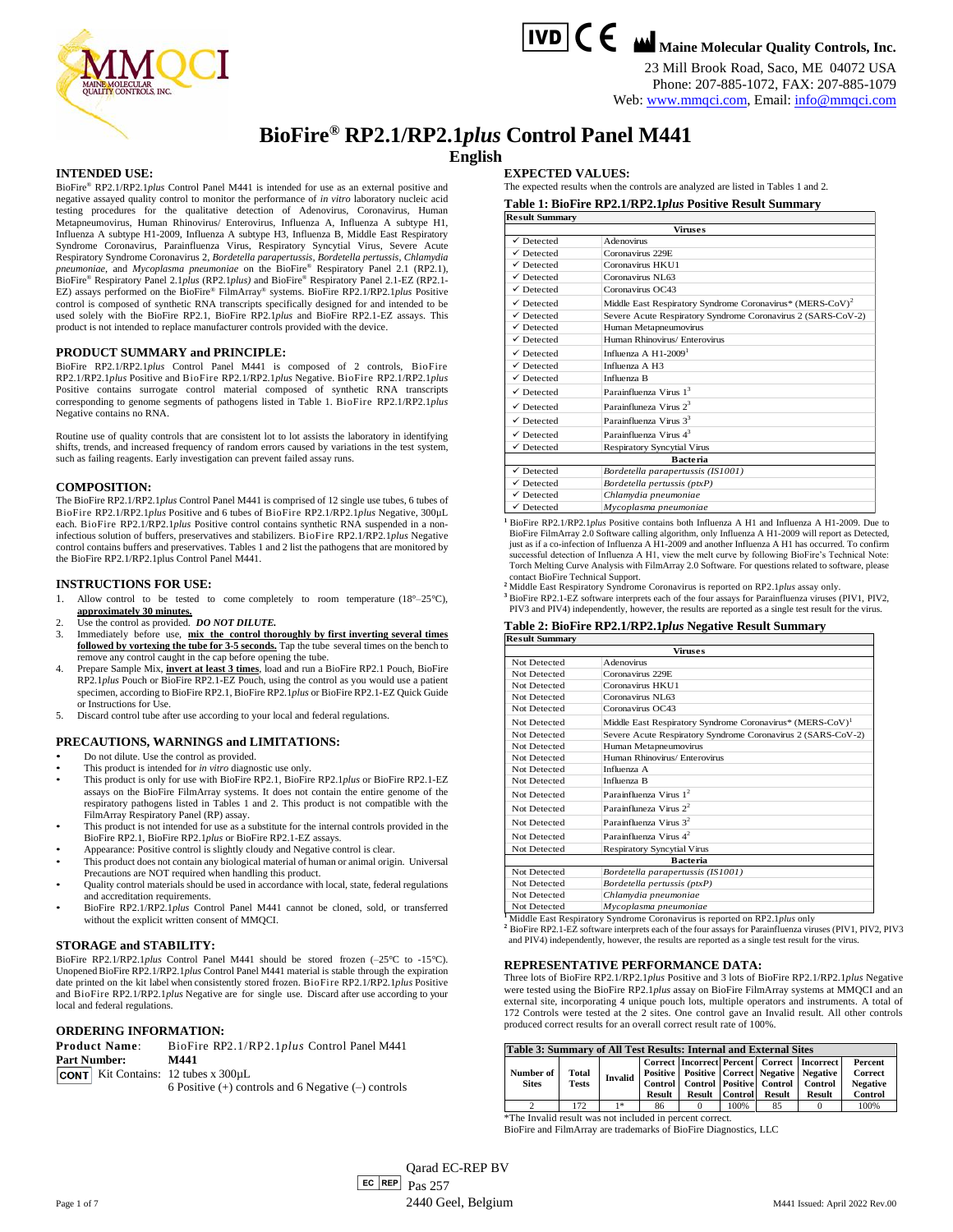

# **TVD C C M** Maine Molecular Quality Controls, Inc.

23 Mill Brook Road, Saco, ME 04072 États-Unis Téléphone : 207-885-1072, FAX : 207-885-1079

# Web : [www.mmqci.com,](http://www.mmqci.com/) E-mail [: info@mmqci.com](mailto:info@mmqci.com)

# **BioFire® RP2.1/RP2.1***plus* **Control Panel M441**

**Français**

#### **UTILISATION PRÉVUE :**

Le BioFire® RP2.1/RP2.1*plus* Control Panel M441 est destiné à être utilisé comme contrôle de qualité externe par test positif et négatif pour analyser la performance des procédures de test d'acide nucléique en laboratoire *in vitro* pour la détection qualitative de l'adénovirus, du coronavirus, du métapneumovirus humain, du rhinovirus/entérovirus humain, de l'influenza A, de l'influenza A sous-type H1, de l'influenza A sous-type H1-2009, de l'influenza A sous-type H3, de l'influenza B, du coronavirus du syndrome respiratoire du Moyen-Orient, du virus parainfluenza, du virus respiratoire syncytial, du coronavirus 2 du syndrome respiratoire aigu sévère, de *Bordetella parapertussis,* de *Bordetella pertussis,* de *Chlamydia pneumoniae* et de *Mycoplasma pneumoniae* sur les tests BioFire® Respiratory Panel 2.1 (RP2.1), BioFire® Respiratory Panel 2.1*plus* (RP2.1*plus)* et le BioFire® Respiratory Panel 2.1-EZ (RP2.1-EZ) effectués sur les systèmes BioFire® FilmArray® . Le contrôle positif BioFire RP2.1/RP2.1*plus* est composé de transcrits d'ARN synthétiques spécifiquement conçus pour et destinés à être utilisés uniquement avec les tests BioFire RP2.1, BioFire RP2.1*plus* et BioFire RP2.1-EZ. Ce produit n'est pas destiné à remplacer les contrôles du fabricant fournis avec l'appareil.

#### **PRÉSENTATION ET PRINCIPE DU PRODUIT :**

Le BioFire RP2.1/RP2.1*plus* Control Panel M441 est composé de 2 contrôles, BioFire RP2.1/RP2.1*plus* positif et BioFire RP2.1/RP2.1*plus* négatif. Le BioFire RP2.1/RP2.1*plus* positif contient du matériel de contrôle de substitution composé de transcriptions d'ARN synthétique correspondant aux segments du génome des agents pathogènes répertoriés dans le tableau 1. Le BioFire RP2.1/RP2.1*plus* négatif ne contient pas d'ARN.

L'utilisation de routine des contrôles de qualité qui présentent une homogénéité lot par lot suffisante permet aux laboratoires d'identifier les changements, les tendances et l'augmentation des erreurs aléatoires causées par les variations du système d'analyse, comme une défaillance des réactifs. Une analyse précoce peut prévenir l'échec des séries de tests.

#### **COMPOSITION :**

Le BioFire RP2.1/RP2.1*plus* Control Panel M441 se compose de 12 tubes à usage unique, 6 tubes de BioFire RP2.1/RP2.1*plus* positif et 6 tubes de BioFire RP2.1/RP2.1*plus* négatif, de 300 µl chacun. Le contrôle positif BioFire RP2.1/RP2.1*plus* contient un ARN synthétique en suspension dans une solution non infectieuse de tampons, de conservateurs et de stabilisateurs. Le contrôle négatif BioFire RP2.1/RP2.1*plus* contient des tampons et des conservateurs. Les tableaux 1 et 2 répertorient les agents pathogènes qui sont surveillés par le panneau de contrôle M441 du BioFire RP2.1/RP2.1*plus*.

## **DIRECTIVES D'UTILISATION :**

- 1. Laisser le contrôle à tester revenir complètement à la température ambiante (18 à 25 °C),
- **environ 30 minutes.** 2. Utilisez le produit de contrôle tel quel. *NE PAS DILUER.*
- 3. Immédiatement avant l'utilisation, **mélanger soigneusement le contrôle en inversant d'abord plusieurs fois le tube, puis en l'agitant par vortex pendant 3 à 5 secondes.** Tapoter le tube plusieurs fois sur la paillasse pour éliminer tout contrôle pris dans le bouchon avant d'ouvrir le tube.
- 4. Préparer le mélange d'échantillons, *L'inverser au moins 3 fois*, charger et lancer une cassette BioFire RP2.1, une cassette BioFire RP2.1*ED*, en<br>BioFire RP2.1, une cassette BioFire RP2.1*plus* ou une cassette BioFire au mode d'emploi du BioFire RP2.1, BioFire RP2.1*plus* ou BioFire RP2.1-EZ.
- 5. Jeter le tube de contrôle après usage conformément aux réglementations locales et fédérales.

#### **PRÉCAUTIONS, AVERTISSEMENTS et LIMITATIONS :**

• Ne pas diluer. Utilisez le produit de contrôle tel quel.

sans le consentement écrit explicite de MMQCI.

- Ce produit est destiné uniquement aux tests diagnostics *in vitro*.
- Ce produit est uniquement destiné à être utilisé avec les tests BioFire RP2.1, BioFire RP2.1*plus* ou BioFire RP2.1-EZ sur les systèmes BioFire FilmArray. Il ne contient pas l'intégralité du génome des agents pathogènes respiratoires répertoriés dans les tableaux 1 et 2. Ce produit n'est pas compatible avec le test FilmArray Respiratory Panel (RP).
- Ce produit n'est pas destiné à être utilisé comme substitut des contrôles internes fournis dans les tests BioFire RP2.1, BioFire RP2.1*plus* ou BioFire RP2.1-EZ.
- Apparence : Le contrôle positif est légèrement trouble et le contrôle négatif est clair.
- Ce produit ne contient aucune matière biologique d'origine humaine ou animale. Le respect des précautions universelles n'est PAS nécessaire lors de la manipulation de ce produit. Les matériaux de contrôle de la qualité doivent être utilisés conformément aux
- réglementations locales, nationales et fédérales et aux exigences d'accréditation. Le BioFire RP2.1/RP2.1*plus* Control Panel M441 ne peut être cloné, vendu ou transféré

#### **ENTREPOSAGE ET STABILITÉ :**

Le BioFire RP2.1/RP2.1*plus* Control Panel M441 doit être conservé au congélateur (-25 °C à - 15 °C). Le matériel du BioFire RP2.1/RP2.1*plus* Control Panel M441 non ouvert est stable jusqu'à la date de péremption imprimée sur l'étiquette du kit lorsqu'il est constamment conservé à l'état congelé. Les BioFire RP2.1/RP2.1*plus* positif et BioFire RP2.1/RP2.1*plus* négatif sont à usage unique. Jeter chaque bouteille après usage conformément aux réglementations locales et fédérales.

#### **PROCÉDURES DE COMMANDE :**

| Nom du produit :              | BioFire RP2.1/RP2.1plus Control Panel M441               |  |  |  |  |
|-------------------------------|----------------------------------------------------------|--|--|--|--|
| Numéro du produit :           | M441                                                     |  |  |  |  |
| <b>CONT</b> Le kit contient : | 12 tubes $x$ 300 $\mu$ 1                                 |  |  |  |  |
|                               | 6 contrôles positifs $(+)$ et 6 contrôles négatifs $(-)$ |  |  |  |  |

**VALEURS ATTENDUES :**

Les résultats attendus lors de l'analyse des contrôles sont répertoriés dans les tableaux 1 et 2. **Tableau 1 : Résumé des résultats du BioFire RP2.1/RP2.1***plus* **positif**

#### **Résumé des résultats**

| <b>Virus</b> |                                                                               |  |  |  |  |
|--------------|-------------------------------------------------------------------------------|--|--|--|--|
| √ Détecté    | Adénovirus                                                                    |  |  |  |  |
| √ Détecté    | Adénovirus 229E                                                               |  |  |  |  |
| √ Détecté    | Adénovirus HKU1                                                               |  |  |  |  |
| √ Détecté    | Adénovirus NL63                                                               |  |  |  |  |
| √ Détecté    | Adénovirus OC43                                                               |  |  |  |  |
| √ Détecté    | Coronavirus du syndrome respiratoire du Moyen-Orient* (MERS-CoV) <sup>2</sup> |  |  |  |  |
| √ Détecté    | Coronavirus 2 du syndrome respiratoire aigu sévère (SARS-Cov-2)               |  |  |  |  |
| √ Détecté    | Métapneumovirus humain                                                        |  |  |  |  |
| √ Détecté    | Rhinovirus/entérovirus humain                                                 |  |  |  |  |
| √ Détecté    | Influenza A $H1-20091$                                                        |  |  |  |  |
| √ Détecté    | Influenza A H3                                                                |  |  |  |  |
| √ Détecté    | Influenza B                                                                   |  |  |  |  |
| √ Détecté    | Virus parainfluenza 1 <sup>3</sup>                                            |  |  |  |  |
| √ Détecté    | Virus parainfluenza 2 <sup>3</sup>                                            |  |  |  |  |
| √ Détecté    | Virus parainfluenza 3 <sup>3</sup>                                            |  |  |  |  |
| √ Détecté    | Virus parainfluenza 4 <sup>3</sup>                                            |  |  |  |  |
| √ Détecté    | Virus respiratoire syncytial                                                  |  |  |  |  |
|              | <b>Bactéries</b>                                                              |  |  |  |  |
| √ Détecté    | Bordetella parapertussis (IS1001)                                             |  |  |  |  |
| Détecté      | Bordetella pertussis (ptxP)                                                   |  |  |  |  |
| ✔ Détecté    | Chlamydia pneumoniae                                                          |  |  |  |  |
| ✔ Détecté    | Mycoplasma pneumoniae                                                         |  |  |  |  |
| $\mathbf{r}$ |                                                                               |  |  |  |  |

**<sup>1</sup>**Le BioFire RP2.1/RP2.1*plus* positif contient à la fois l'influenza A H1 et l'influenza A H1-2009. En raison de l'algorithme d'appel du logiciel BioFire FilmArray 2.0, seule l'influenza A H1-2009 sera signalée comme détectée, tout comme si une co-infection de l'influenza A H1-2009 et d'une autre influenza A H1 avait eu lieu. Pour confirmer la détection réussie de l'influenza A H1, visualiser la courbe de fusion en suivant la note technique de BioFire : analyse des courbes de fusion Torch avec le logiciel FilmArray 2.0. Pour les questions relatives au logiciel, contacter l'assistance technique de BioFire. **<sup>2</sup>**Le coronavirus du syndrome respiratoire du Moyen-Orient est rapporté sur le test RP2.1*plus* uniquement.

<sup>3</sup> Le logiciel BioFire RP2.1-EZ interprète chacun des quatre tests pour les virus parainfluenza (PIV1, PIV2, PIV3 et PIV4) indépendamment, mais les résultats sont rapportés comme un seul résultat de test pour le virus.

#### **Tableau 2 : Résumé des résultats du BioFire RP2.1/RP2.1***plus* **négatif**

| Résumé des résultats |                                                                                                   |  |  |  |  |  |
|----------------------|---------------------------------------------------------------------------------------------------|--|--|--|--|--|
|                      | <b>Virus</b>                                                                                      |  |  |  |  |  |
| Non détecté          | Adénovirus                                                                                        |  |  |  |  |  |
| Non détecté          | Adénovirus 229E                                                                                   |  |  |  |  |  |
| Non détecté          | Adénovirus HKU1                                                                                   |  |  |  |  |  |
| Non détecté          | Adénovirus NL63                                                                                   |  |  |  |  |  |
| Non détecté          | Adénovirus OC43                                                                                   |  |  |  |  |  |
| Non détecté          | Coronavirus du syndrome respiratoire du Moyen-Orient* (MERS-CoV) <sup>1</sup>                     |  |  |  |  |  |
| Non détecté          | Coronavirus 2 du syndrome respiratoire aigu sévère (SARS-Cov-2)                                   |  |  |  |  |  |
| Non détecté          | Métapneumovirus humain                                                                            |  |  |  |  |  |
| Non détecté          | Rhinovirus/entérovirus humain                                                                     |  |  |  |  |  |
| Non détecté          | Influenza A                                                                                       |  |  |  |  |  |
| Non détecté          | Influenza B                                                                                       |  |  |  |  |  |
| Non détecté          | Virus Parainfluenza 1 <sup>2</sup>                                                                |  |  |  |  |  |
| Non détecté          | Virus Parainfluenza 2 <sup>2</sup>                                                                |  |  |  |  |  |
| Non détecté          | Virus Parainfluenza 3 <sup>2</sup>                                                                |  |  |  |  |  |
| Non détecté          | Virus Parainfluenza 4 <sup>2</sup>                                                                |  |  |  |  |  |
| Non détecté          | Virus respiratoire syncytial                                                                      |  |  |  |  |  |
|                      | <b>Bactéries</b>                                                                                  |  |  |  |  |  |
| Non détecté          | Bordetella parapertussis (IS1001)                                                                 |  |  |  |  |  |
| Non détecté          | Bordetella pertussis (ptxP)                                                                       |  |  |  |  |  |
| Non détecté          | Chlamydia pneumoniae                                                                              |  |  |  |  |  |
| Non détecté          | Mycoplasma pneumoniae                                                                             |  |  |  |  |  |
|                      | Le coronavirus du syndrome respiratoire du Moyen-Orient est rapporté sur le RP2.1plus uniquement. |  |  |  |  |  |

<sup>2</sup> Le logiciel BioFire RP2.1-EZ interprète chacun des quatre tests pour les virus parainfluenza (PIV1, PIV2, PIV3 et PIV4) indépendamment, mais les résultats sont rapportés comme un seul résultat de test pour le virus.

# **DONNÉES DE PERFORMANCE REPRÉSENTATIVES :**

Trois lots de BioFire RP2.1/RP2.1*plus* positif et 3 lots de BioFire RP2.1/RP2.1*plus* négatif ont été testés à l'aide du test BioFire RP2.1*plus* sur les systèmes BioFire FilmArray au MMQCI et sur un site externe, intégrant 4 lots de poche uniques, plusieurs opérateurs et instruments. Au total, 172 témoins ont été testés sur les 2 sites. Un contrôle a donné un résultat invalide. Tous les autres contrôles ont produit des résultats corrects pour un taux de résultats corrects global de 100 %.

| Table 3 : Résumé de tous les résultats des tests : Sites internes et externes |       |                 |                                                           |                                                         |                    |                                                |                                                                |                                               |
|-------------------------------------------------------------------------------|-------|-----------------|-----------------------------------------------------------|---------------------------------------------------------|--------------------|------------------------------------------------|----------------------------------------------------------------|-----------------------------------------------|
| Nombre de Total des<br>sites                                                  | tests | <b>Invalide</b> | <b>Résultat</b><br>correct  <br>du<br>contrôle<br>positif | Résultat<br>de<br>contrôle contrôl<br>positif<br>erroné | centage<br>correct | correct<br>du<br>e positif contrôle<br>négatif | Pour- Résultat Résultat<br>de<br>contrôle<br>négatif<br>erroné | Pourcentage<br>contrôle<br>négatif<br>correct |
|                                                                               | 172   | $1*$            | 86                                                        |                                                         | 100 %              | 85                                             |                                                                | 100 %                                         |

\* Les résultats invalides n'ont pas été inclus dans le pourcentage correct. BioFire et FilmArray sont des marques de commerce de BioFire Diagnostics, LLC.

Page 2 sur 7  $\left| \begin{array}{c} \text{EC} \end{array} \right|$  REP Qarad EC-REP BV  $\boxed{\text{ec}$  REP  $_{\text{Pas}}$   $_{257}$ 2440 Geel, Belgique M441 publié : Avril 2022 Rév. 00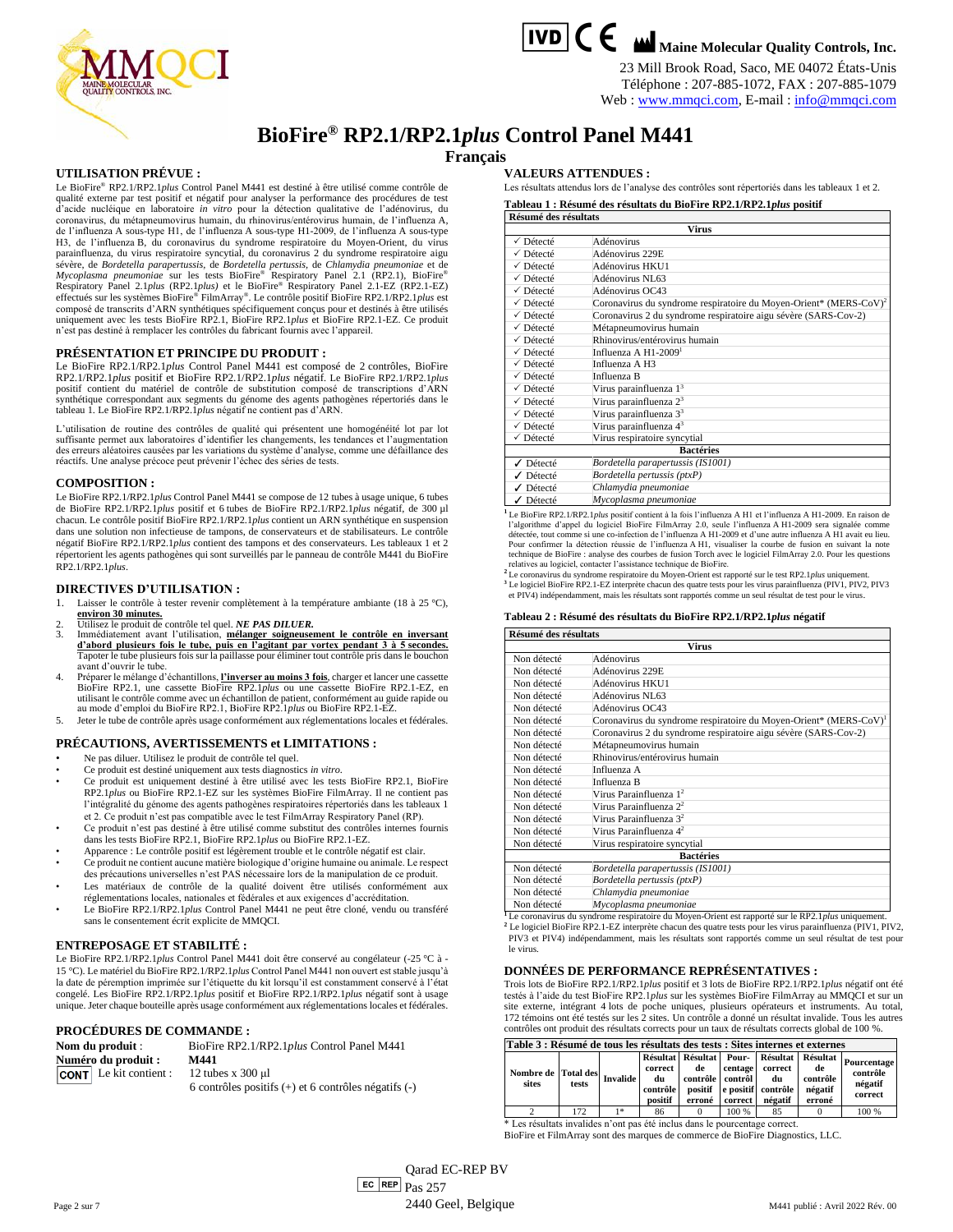

23 Mill Brook Road, Saco, ME 04072 USA Telefon: 207-885-1072, FAX: 207-885-1079 Homepage[: www.mmqci.com,](http://www.mmqci.com/) E-Mai[l info@mmqci.com](mailto:info@mmqci.com)



# **BioFire® RP2.1/RP2.1***plus* **Control Panel M441**

**Deutsch**

#### **VORGESEHENER VERWENDUNGSZWECK:**

Das BioFire® RP2.1/RP2.1*plus* Control Panel M441 ist für die Verwendung als externe positive und negative Qualitätskontrolle zur Überwachung der Leistung von *In-vitro*-Labor-Nukleinsäure-Testverfahren für den qualitativen Nachweis von folgenden Erregern vorgesehen: Adenovirus, Coronavirus, Humanes Metapneumovirus, Humanes Rhinovirus/ Enterovirus, Influenza A, Influenza A Subtyp H1, Influenza A Subtyp H1-2009, Influenza A Subtyp H3, Influenza B, Coronavirus des Respiratorischen Syndroms des Nahen Ostens, Parainfluenzavirus, respiratorisches Synzytial-Virus, Schweres Akutes Respiratorisches Syndrom Coronavirus 2, *Bordetella parapertussis, Bordetella parapertussis, Chlamydia pneum* BioFire RP2.1*plus* und BioFire RP2.1-EZ entwickelt wurden und ausschließlich mit diesen Assays verwendet werden dürfen. Dieses Produkt ist nicht dazu bestimmt, die mit dem Gerät mitgelieferten Bedienelemente des Herstellers zu ersetzen.

## **PRODUKTZUSAMMENFASSUNG und WIRKUNGSPRINZIP:**

Das BioFire RP2.1/RP2.1*plus* Control Panel M441 besteht aus 2 Kontrollen, BioFire RP2.1/RP2.1*plus* Positiv und BioFire RP2.1/RP2.1*plus* Negativ. BioFire RP2.1/RP2.1*plus* Positiv enthält Surrogat-Kontrollmaterial, das aus synthetischen RNA-Transkripten besteht, die den Genomsegmenten der in Tabelle 1 aufgeführten Erreger entsprechen. BioFire RP2.1/RP2.1*plus* Negativ enthält keine RNA.

Durch routinemäßige Nutzung von Qualitätskontrollen, die Charge für Charge identisch sind, kann ein Labor Veränderungen, Entwicklungen und eine ansteigende Häufigkeit von zufälligen Fehlern erkennen, verursacht durch intrinsische Unregelmäßigkeiten im Testsystem wie beispielsweise unwirksame Reagenzien. Eine frühzeitige Überprüfung kann viele fehlerhafte Assay-Testergebnisse vermeiden helfen.

#### **ZUSAMMENSETZUNG:**

Das BioFire RP2.1/RP2.1*plus* Control Panel M441 besteht aus 12 Einwegröhrchen, 6 Röhrchen mit<br>BioFire RP2.1/RP2.1*plus* Positiv und 6 Röhrchen mit BioFire RP2.1/RP2.1*plus* Negativ, jeweils 300 µl.<br>Die BioFire RP2.1/RP2.1 infektiösen Lösung aus Puffern, Konservierungsmitteln und Stabilisatoren suspendiert ist. Die BioFire<br>RP2.1/RP2.1.pl*us* negative Kontrollgruppe enthält Puffer und Konservierungsmittel. In den Tabellen 1 und<br>2. sind. die K überwacht werden.

## **GEBRAUCHSANWEISUNG:**

- 1. Warten Sie vor dem Test, bis die Kontrollgruppe sich vollständig auf Zimmertemperatur (18 °C bis 25 °C) erwärmt hat. **Dies dauert etwa 30 Minuten.**
- 2. Wenden Sie die Kontrollgruppe wie vorgesehen an. *NICHT VERDÜNNEN.*
- 3. **Mischen Sie die Kontrollgruppe unmittelbar vor der Verwendung gründlich, indem Sie das**  Röhrchen zunächst mehrmals umdrehen und dann 3 bis 5 Sekunden lang vortexen. Klopfe Sie vor dem Öffnen mehrmals mit dem Röhrchen auf die Arbeitsfläche. So entfernen Sie möglicherweise im Deckel verbliebene Reste der Kontrollsubstanz.
- 4. Bereiten Sie die Probenmischung vor, **invertieren Sie sie mindestens 3-mal**, laden Sie einen BioFire RP2.1-Riegel, BioFire RP2.1*plus*-Riegel oder BioFire RP2.1-EZ-Riegel und verwenden Sie die Kontrollgruppe so, wie Si
- 5. Bitte entsorgen Sie das Röhrchen mit der Kontrollsubstanz nach der Verwendung unter Einhaltung der örtlichen und staatlichen Gesetzgebung.

#### **VORSICHTSMASSNAHMEN, WARNHINWEISE und EINSCHRÄNKUNGEN:**

- Nicht verdünnen. Wenden Sie die Kontrollgruppe wie vorgesehen an.
- Dieses Produkt ist für die *In-vitro*-Diagnostik bestimmt.
- Dieses Produkt ist nur zur Verwendung mit BioFire RP2.1, BioFire RP2.1*plus* oder BioFire RP2.1-EZ-Assays auf den BioFire FilmArray-Systemen bestimmt. Es enthält nicht das<br>gesamte Genom der in den Tabellen 1 und 2 aufgef Produkt ist nicht kompatibel mit dem FilmArray Respiratory Panel (RP) Assay. • Dieses Produkt ist nicht als Ersatz für die internen Kontrollgruppen in den Assays BioFire
- RP2.1, BioFire RP2.1*plus* oder BioFire RP2.1-EZ vorgesehen. Aussehen: Die positive Kontrollgruppe ist leicht trübe und die negative Kontrollgruppe ist klar.
- Dieses Produkt enthält keine biologischen Substanzen menschlichen oder tierischen Ursprungs. Allgemein gültige Vorsichtsmaßnahmen sind bei der Nutzung dieses Produktes NICHT erforderlich.
- Qualitätskontrollmaterialien sollten in Übereinstimmung mit den örtlichen, staatlichen und
- bundesstaatlichen Vorschriften und Akkreditierungsanforderungen verwendet werden. Das BioFire RP2.1/RP2.1*plus* Control Panel M441 darf nicht ohne ausdrückliche schriftliche Zustimmung des MMQCI geklont, verkauft oder übertragen werden.

# **LAGERUNG und HALTBARKEIT:**

Das BioFire RP2.1/RP2.1*plus* Control Panel M441 sollte gefroren gelagert werden (-25 °C bis -15 °C). In ungeöffnetem Zustand sind die Substanzen, aus denen das BioFire RP2.1/RP2.1*plus* Control Panel M441 besteht, auch über das auf dem Etikett des Testsets angegebene Haltbarkeitsdatum hinaus stabil, sofern sie kontinuierlich eingefroren werden. BioFire RP2.1/RP2.1*plus* Positiv und BioFire RP2.1/RP2.1*plus* Negativ sind zum einmaligen Gebrauch bestimmt. Bitte entsorgen Sie sie nach der Verwendung unter Einhaltung der örtlichen und staatlichen Gesetzgebung.

# **BESTELLINFORMATIONEN:**

| <b>Produktname:</b> |                                  | BioFire RP2.1/RP2.1plus Control Panel M441            |  |  |  |  |
|---------------------|----------------------------------|-------------------------------------------------------|--|--|--|--|
| Artikelnummer:      |                                  | M441                                                  |  |  |  |  |
|                     | <b>CONT</b> Inhalt des Testkits: | 12 Röhrchen à 300 µ1                                  |  |  |  |  |
|                     |                                  | 6 positive $(+)$ Kontrollgruppen und 6 negative $(-)$ |  |  |  |  |
|                     |                                  | Kontrollgruppen                                       |  |  |  |  |

#### **ZU ERWARTENDE WERTE:**

Die erwarteten Ergebnisse bei der Analyse der Kontrollgruppen sind in den Tabellen 1 und 2 aufgeführt. **Tabelle 1: BioFire RP2.1/RP2.1***plus* **Zusammenfassung der positiven Ergebnisse Zusammenfassung der Ergebnisse**

|                           | Viren                                                                               |  |  |  |  |  |  |
|---------------------------|-------------------------------------------------------------------------------------|--|--|--|--|--|--|
| $\checkmark$ Nachgewiesen | Adenovirus                                                                          |  |  |  |  |  |  |
| $\checkmark$ Nachgewiesen | Adenovirus 229E                                                                     |  |  |  |  |  |  |
| $\checkmark$ Nachgewiesen | Adenovirus HKU1                                                                     |  |  |  |  |  |  |
| $\checkmark$ Nachgewiesen | Adenovirus NL63                                                                     |  |  |  |  |  |  |
| $\checkmark$ Nachgewiesen | Adenovirus OC43                                                                     |  |  |  |  |  |  |
| $\checkmark$ Nachgewiesen | Coronavirus des Respiratorischen Syndroms des Nahen Ostens* (MERS-CoV <sup>)2</sup> |  |  |  |  |  |  |
| $\checkmark$ Nachgewiesen | Schweres Akutes Respiratorisches Syndrom Coronavirus 2 (SARS-Cov-2)                 |  |  |  |  |  |  |
| $\checkmark$ Nachgewiesen | Humanes Metapneumovirus                                                             |  |  |  |  |  |  |
| $\checkmark$ Nachgewiesen | Humanes Rhinovirus/Enterovirus                                                      |  |  |  |  |  |  |
| $\checkmark$ Nachgewiesen | Influenza A H1-2009 <sup>1</sup>                                                    |  |  |  |  |  |  |
| $\checkmark$ Nachgewiesen | Influenza A H3                                                                      |  |  |  |  |  |  |
| $\checkmark$ Nachgewiesen | Influenza B                                                                         |  |  |  |  |  |  |
| $\checkmark$ Nachgewiesen | Parainfluenzavirus 1 <sup>3</sup>                                                   |  |  |  |  |  |  |
| $\checkmark$ Nachgewiesen | Parainfluenzavirus 2 <sup>3</sup>                                                   |  |  |  |  |  |  |
| $\checkmark$ Nachgewiesen | Parainfluenzavirus 3 <sup>3</sup>                                                   |  |  |  |  |  |  |
| $\checkmark$ Nachgewiesen | Parainfluenzavirus 4 <sup>3</sup>                                                   |  |  |  |  |  |  |
| $\checkmark$ Nachgewiesen | Respiratorisches Synzytial-Virus                                                    |  |  |  |  |  |  |
| <b>Bakterien</b>          |                                                                                     |  |  |  |  |  |  |
| $\checkmark$ Nachgewiesen | Bordetella parapertussis (IS1001)                                                   |  |  |  |  |  |  |
| $\checkmark$ Nachgewiesen | Bordetella pertussis (ptxP)                                                         |  |  |  |  |  |  |
| $\checkmark$ Nachgewiesen | Chlamydia pneumoniae                                                                |  |  |  |  |  |  |
| $\checkmark$ Nachgewiesen | Mycoplasma pneumoniae                                                               |  |  |  |  |  |  |

**<sup>1</sup>**BioFire RP2.1/RP2.1*plus* Positiv enthält sowohl Influenza A H1 als auch Influenza A H1-2009. Aufgrund des Aufrufalgorithmus der BioFire FilmArray 2.0 Software wird nur Influenza A H1-2009 als nachgewiesen gemeldet, so als ob eine Co-Infektion von Influenza A H1-2009 und einer anderen Influenza A H1 stattgefunden hätte. Um den erfolgreichen Nachweis von Influenza A H1 zu bestätigen,<br>sehen Sie sich die Schmelzkurve an, indem Sie die technische Mitteilung von BioFire befolgen: Torch-<br>Schmelzkurvenanalyse an den technischen Support von BioFire. **<sup>2</sup>**Das Coronavirus des Respiratorischen Syndroms des Nahen Ostens wird nur für den RP2.1*plus*-Test

gemeldet.<br><sup>3</sup> Die BioFire RP2.1-EZ Software interpretiert jeden der vier Assays für Parainfluenzaviren (PIV1, PIV2,<br>PIV3 und PIV4) unabhängig voneinander, die Ergebnisse werden jedoch als ein einziges Testergebnis für das Virus angegeben.

# **Tabelle 2: BioFire RP2.1/RP2.1***plus* **Zusammenfassung der negativen Ergebnisse**

| Zusammenfassung der Ergebnisse     |                                                                                                        |  |  |  |  |  |  |
|------------------------------------|--------------------------------------------------------------------------------------------------------|--|--|--|--|--|--|
|                                    | $\overline{\mathbf{v}}$ iren                                                                           |  |  |  |  |  |  |
| Nicht nachgewiesen Adenovirus      |                                                                                                        |  |  |  |  |  |  |
| Nicht nachgewiesen Adenovirus 229E |                                                                                                        |  |  |  |  |  |  |
| Nicht nachgewiesen Adenovirus HKU1 |                                                                                                        |  |  |  |  |  |  |
| Nicht nachgewiesen Adenovirus NL63 |                                                                                                        |  |  |  |  |  |  |
| Nicht nachgewiesen Adenovirus OC43 |                                                                                                        |  |  |  |  |  |  |
|                                    | Nicht nachgewiesen Coronavirus des Respiratorischen Syndroms des Nahen Ostens* (MERS-CoV) <sup>1</sup> |  |  |  |  |  |  |
|                                    | Nicht nachgewiesen Schweres Akutes Respiratorisches Syndrom Coronavirus 2 (SARS-Cov-2)                 |  |  |  |  |  |  |
|                                    | Nicht nachgewiesen Humanes Metapneumovirus                                                             |  |  |  |  |  |  |
|                                    | Nicht nachgewiesen Humanes Rhinovirus/Enterovirus                                                      |  |  |  |  |  |  |
| Nicht nachgewiesen Influenza A     |                                                                                                        |  |  |  |  |  |  |
| Nicht nachgewiesen Influenza B     |                                                                                                        |  |  |  |  |  |  |
|                                    | Nicht nachgewiesen Parainfluenzvirus 1 <sup>2</sup>                                                    |  |  |  |  |  |  |
|                                    | Nicht nachgewiesen Parainfluenzavirus 2 <sup>2</sup>                                                   |  |  |  |  |  |  |
|                                    | Nicht nachgewiesen Parainfluenzavirus 3 <sup>2</sup>                                                   |  |  |  |  |  |  |
|                                    | Nicht nachgewiesen Parainfluenzavirus $42$                                                             |  |  |  |  |  |  |
|                                    | Nicht nachgewiesen Respiratorisches Synzytial-Virus                                                    |  |  |  |  |  |  |
|                                    | <b>Bakterien</b>                                                                                       |  |  |  |  |  |  |
|                                    | Nicht nachgewiesen Bordetella parapertussis (IS1001)                                                   |  |  |  |  |  |  |
|                                    | Nicht nachgewiesen Bordetella pertussis (ptxP)                                                         |  |  |  |  |  |  |
|                                    | Nicht nachgewiesen Chlamydia pneumoniae                                                                |  |  |  |  |  |  |
|                                    | Nicht nachgewiesen Mycoplasma pneumoniae                                                               |  |  |  |  |  |  |

**<sup>1</sup>**Das Coronavirus des Respiratorischen Syndroms des Nahen Ostenswird nur auf RP2.1**plus** gemeldet

**<sup>2</sup>** Die BioFire RP2.1-EZ Software interpretiert jeden der vier Assays für Parainfluenzaviren (PIV1, PIV2, PIV3 und PIV4) unabhängig voneinander, die Ergebnisse werden jedoch als ein einziges Testergebnis für das Virus angegeben.

#### **REPRÄSENTATIVE LEISTUNGSDATEN:**

Drei Chargen BioFire RP2.1/RP2.1*plus* Positiv und 3 Chargen BioFire RP2.1/RP2.1*plus* Negativ wurden mit dem BioFire RP2.1*plus* Assay auf BioFire FilmArray-Systemen am MMQCI und an einem externen Standort getestet, wobei 4 einzelne Riegelchargen, mehrere Bediener und Instrumente einbezogen wurden. An den beiden Standorten wurden insgesamt 172 Kontrollen durchgeführt. Eine Kontrolle ergab ein ungültiges Ergebnis. Alle anderen Kontrollen ergaben richtige Ergebnisse, sodass die Rate der richtigen Ergebnisse insgesamt 100 % betrug.

| Tabelle 3: Zusammenfassung aller Testergebnisse: Interne und externe Standorte |                           |                                                                                              |                                                                               |                                                                       |                                                             |                                                                               |                                                                    |                                                                |  |  |
|--------------------------------------------------------------------------------|---------------------------|----------------------------------------------------------------------------------------------|-------------------------------------------------------------------------------|-----------------------------------------------------------------------|-------------------------------------------------------------|-------------------------------------------------------------------------------|--------------------------------------------------------------------|----------------------------------------------------------------|--|--|
| Anzahl der<br><b>Standorte</b>                                                 | <b>Tests</b><br>insgesamt | Ungültig                                                                                     | <b>Richtiges</b><br><b>Ergebnis</b><br>der<br>positiven<br>Kontroller<br>uppe | <b>Falsches</b><br>Ergebnis<br>der<br>positiven<br>Kontrolleru<br>ppe | Prozent-<br>zahl der<br>richtigen<br>positiven<br>Kontrolle | <b>Richtiges</b><br><b>Ergebnis</b><br>der<br>negativen<br>Kontrolleru<br>ppe | <b>Falsches</b><br>Ergebnis der<br>negativen<br>Kontrollerup<br>рe | Prozentzahl der<br>richtigen<br>negativen<br><b>Kontrollen</b> |  |  |
|                                                                                | 172                       | 案                                                                                            | 86                                                                            |                                                                       | 100 %                                                       | 85                                                                            |                                                                    | 100 %                                                          |  |  |
|                                                                                |                           | * Das ungültige Ergebnis wurde nicht in die Prozentzahl der richtigen Ergebnisse einbezogen. |                                                                               |                                                                       |                                                             |                                                                               |                                                                    |                                                                |  |  |

BioFire und FilmArray sind Warenzeichen von BioFire Diagnostics, LLC

Seite 3 von 7 EC REP Qarad EC-REP BV  $\overline{e}$  REP  $\overline{P}$  Pas 257 2440 Geel, Belgien M441 Ausgestellt: April 2022 Rev.00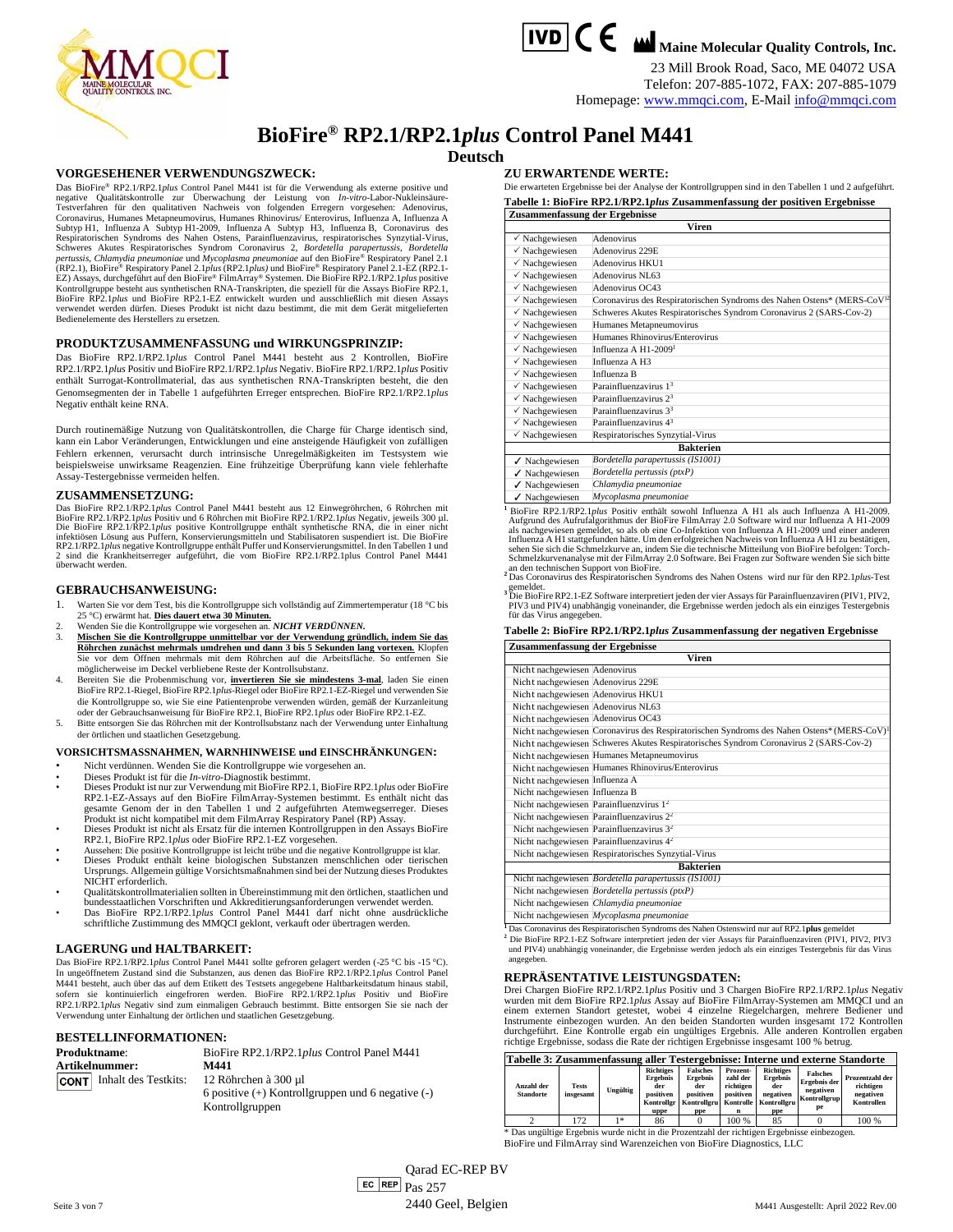

# **IVD C C M** Maine Molecular Quality Controls, Inc.

23 Mill Brook Road, Saco, ME 04072 USA Telefono: 207-885-1072, FAX: 207-885-1079

Web[: www.mmqci.com,](http://www.mmqci.com/) E-mail[: info@mmqci.com](mailto:info@mmqci.com)

**BioFire® RP2.1/RP2.1***plus* **Control Panel M441**

## **Italiano**

## **FINALITÀ D'USO:**

BioFire® RP2.1/RP2.1*plus* Control Panel M441 è un controllo esterno di qualità con analisi positive e negative utilizzato per monitorare le prestazioni delle procedure di analisi *in vitro* degli acidi nucleici di laboratorio per la rilevazione qualitativa di Adenovirus, Coronavirus, Metapneumovirus umano, Rhinovirus/Enterovirus umano, Influenza A, Influenza A sottotipo H1, Influenza A sottotipo H1-2009, Influenza A sottotipo H3, Influenza B, Coronavirus della sindrome respiratoria mediorientale, Virus parainfluenzale, Virus respiratorio sinciziale, Coronavirus della Sindrome respiratoria acuta grave 2, *Bordetella parapertussis, Bordetella pertussis*, *Chlamydia pneumoniae* e *Mycoplasma pneumoniae* nei test BioFire® Respiratory Panel 2.1 (RP2.1), BioFire® Respiratory Panel 2.1*plus* (RP2.1*plus)* e BioFire® Respiratory Panel 2.1- EZ (RP2.1-EZ) eseguiti sui sistemi BioFire® FilmArray® . Il controllo positivo BioFire RP2.1/RP2.1*plus* è composto da trascritti di RNA sintetici specificamente progettato e destinato all'uso esclusivamente con i test BioFire RP2.1, BioFire RP2.1*plus* e BioFire RP2.1-EZ. Questo prodotto non sostituisce i controlli del produttore forniti con il dispositivo.

#### **RIASSUNTO e PRINCIPIO DEL PRODOTTO:**

BioFire RP2.1/RP2.1*plus* Control Panel M441 si compone di 2 controlli, BioFire RP2.1/RP2.1*plus* positivo e BioFire RP2.1/RP2.1*plus* negativo. BioFire RP2.1/RP2.1*plus* positivo contiene materiale di controllo surrogato composto da trascritti di RNA sintetici corrispondenti a segmenti di genoma degli agenti patogeni elencati nella Tabella 1. BioFire RP2.1/RP2.1*plus* negativo non contiene RNA.

Un uso routinario di controlli di qualità che siano coerenti gruppo per gruppo aiuta il laboratorio a identificare cambi, andamenti e aumenti di frequenza di errori casuali dovuti a variazioni nei sistemi di test, come i difetti dei reagenti. Degli esami precoci possono prevenire cicli di esame difettosi.

#### **COMPOSIZIONE:**

BioFire RP2.1/RP2.1*plus* Control Panel M441 è composto da 12 provette monouso, 6 provette di BioFire RP2.1/RP2.1*plus* positivo e 6 provette di BioFire RP2.1/RP2.1*plus* negativo, da 300 µL ciascuna. Il controllo positivo BioFire RP2.1/RP2.1*plus* contiene RNA sintetico sospeso in una soluzione non infettiva di tamponi, conservanti e stabilizzatori. Il controllo negativo BioFire RP2.1/RP2.1*plus* contiene tamponi e conservanti. Le tabelle 1 e 2 elencano gli agenti patogeni monitorati da BioFire RP2.1/RP2.1plus Control Panel M441.

#### **ISTRUZIONI PER L'USO:**

- 1. Lasciare che il controllo da testare acquisisca completamente la temperatura ambiente (18-25 °C), **circa 30 minuti.**
- 
- 2. Utilizzare il controllo così come fornito. *NON DILUIRE.*<br>3. Immediatamente prima dell'uso, <u>miscelare accuratamente il controllo, prima</u><br><u>capovolgendo la provetta più volte e poi facendola vorticare per 3-5 secondi,</u> P aprire la provetta, sbatterla alcune volte sul tavolo per rimuovere qualsiasi frammento di controllo presente nel tappo.
- 4. Preparare la miscela di campioni, **capovolgere almeno 3 volte**, caricare e utilizzare una cartuccia BioFire RP2.1, BioFire RP2.1*plus* o BioFire RP2.1-EZ, utilizzando il controllo come si utilizzerebbe un campione del paziente, secondo la Guida rapida o le Istruzioni per
- l'uso di BioFire RP2.1, BioFire RP2.1*plus* o BioFireRP2.1-EZ. 5. Gettare la provetta col controllo dopo l'uso seguendo le norme locali e nazionali.

#### **PRECAUZIONI, AVVERTENZE e LIMITAZIONI:**

- Non diluire. Utilizzare il controllo così come fornito.
- Il prodotto è destinato esclusivamente all'uso diagnostico *in vitro*.
- Il prodotto è destinato all'uso esclusivamente con i test BioFire RP2.1, BioFire RP2.1*plus*  o BioFire RP2.1-EZ sui sistemi BioFire FilmArray. Non contiene l'intero genoma dei patogeni respiratori elencati nelle tabelle 1 e 2. Il prodotto non è compatibile con il test FilmArray Respiratory Panel (RP).
- Il prodotto non è destinato all'uso come sostituto dei controlli interni forniti nei test BioFire RP2.1, BioFire RP2.1*plus* o BioFire RP2.1-EZ.
- Aspetto: il controllo positivo è leggermente torbido, mentre il controllo negativo è trasparente.
- Il prodotto non contiene alcun materiale biologico di origine animale o umana. NON sono richieste precauzioni universali per maneggiare questo prodotto.
- I materiali di controllo di qualità devono essere utilizzati seguendo le norme e i requisiti di certificazione locali, regionali e nazionali.
- BioFire RP2.1/RP2.1*plus* Control Panel M441 non può essere clonato, venduto o trasferito senza il consenso scritto esplicito di MMQCI.

#### **CONSERVAZIONE e STABILITÀ:**

BioFire RP2.1/RP2.1*plus* Control Panel M441 deve essere conservato congelato (tra -25 °C e - 15 °C). Se non aperto, il materiale BioFire RP2.1/RP2.1*plus* Control Panel M441 è stabile fino alla data di scadenza stampata sull'etichetta del kit, se conservato costantemente congelato. BioFire RP2.1/RP2.1*plus* positivo e BioFire RP2.1/RP2.1*plus* negativo sono destinati all'uso singolo. Smaltire il tutto dopo l'uso, seguendo le norme locali e nazionali.

#### **INFORMAZIONI PER L'ORDINAZIONE:**

| Nome del prodotto:                | BioFire RP2.1/RP2.1plus Control Panel M441              |  |  |  |  |  |
|-----------------------------------|---------------------------------------------------------|--|--|--|--|--|
| <b>Numero di identificazione:</b> | M441                                                    |  |  |  |  |  |
| <b>CONT</b> Il kit contiene:      | 12 provette x $300 \mu L$                               |  |  |  |  |  |
|                                   | 6 controlli positivi $(+)$ e 6 controlli negativi $(-)$ |  |  |  |  |  |

#### **VALORI PREVISTI:**

I risultati attesi quando si analizzano i controlli sono elencati nelle tabelle 1 e 2.

**Tabella 1: Riassunto dei risultati di BioFire RP2.1/RP2.1***plus* **positivo Riassunto dei risultati**

|                       | <b>Virus</b>                                                                   |  |  |  |  |  |
|-----------------------|--------------------------------------------------------------------------------|--|--|--|--|--|
| $\checkmark$ Rilevato | Adenovirus                                                                     |  |  |  |  |  |
| $\checkmark$ Rilevato | Adenovirus 229E                                                                |  |  |  |  |  |
| $\checkmark$ Rilevato | Adenovirus HKU1                                                                |  |  |  |  |  |
| $\checkmark$ Rilevato | Adenovirus NL63                                                                |  |  |  |  |  |
| $\checkmark$ Rilevato | Adenovirus OC43                                                                |  |  |  |  |  |
| $\checkmark$ Rilevato | Coronavirus della Sindrome respiratoria mediorientale* (MERS-CoV) <sup>2</sup> |  |  |  |  |  |
| $\checkmark$ Rilevato | Coronavirus della Sindrome respiratoria acuta grave 2 (SARS-CoV-2)             |  |  |  |  |  |
| $\checkmark$ Rilevato | Metapneumovirus umano                                                          |  |  |  |  |  |
| $\checkmark$ Rilevato | Rhinovirus/Enterovirus umano                                                   |  |  |  |  |  |
| $\sqrt{R}$ ilevato    | Influenza A $H1-2009$ <sup>1</sup>                                             |  |  |  |  |  |
| $\checkmark$ Rilevato | Influenza A H3                                                                 |  |  |  |  |  |
| $\checkmark$ Rilevato | Influenza B                                                                    |  |  |  |  |  |
| $\checkmark$ Rilevato | Virus parainfluenzale $13$                                                     |  |  |  |  |  |
| $\checkmark$ Rilevato | Virus parainfluenzale $23$                                                     |  |  |  |  |  |
| $\sqrt{R}$ ilevato    | Virus parainfluenzale 3 <sup>3</sup>                                           |  |  |  |  |  |
| $\checkmark$ Rilevato | Virus parainfluenzale 4 <sup>3</sup>                                           |  |  |  |  |  |
| $\checkmark$ Rilevato | Virus respiratorio sinciziale                                                  |  |  |  |  |  |
|                       | <b>Batteri</b>                                                                 |  |  |  |  |  |
| √ Rilevato            | Bordetella parapertussis (IS1001)                                              |  |  |  |  |  |
| √ Rilevato            | Bordetella pertussis (ptxP)                                                    |  |  |  |  |  |
| Rilevato              | Chlamydia pneumoniae                                                           |  |  |  |  |  |
| ✔ Rilevato            | Mycoplasma pneumoniae                                                          |  |  |  |  |  |

**<sup>1</sup>**BioFire RP2.1/RP2.1*plus* positivo contiene sia Influenza A H1 sia Influenza A H1-2009. A causa dell'algoritmo di chiamata del software BioFire FilmArray 2.0, solo l'Influenza A H1-2009 riportata come rilevata, proprio come se si fosse verificata una co-infezione di Influenza A H1-2009 e<br>un'altra Influenza A H1. Per confermare l'avvenuta rilevazione dell'Influenza A H1, visualizzare la<br>curva di melting se

**<sup>2</sup>**Il Coronavirus della Sindrome respiratoria mediorientale è riportato solo sul test RP2.1*plus*. **3** Il software BioFire RP2.1-EZ interpreta ciascuno dei quattro test per i virus parainfluenzali (PIV1, PIV2, PIV3 e PIV4) in modo indipendente, tuttavia i risultati sono riportati come un unico esito del test per il virus.

#### **Tabella 2: Riassunto dei risultati di BioFire RP2.1/RP2.1***plus* **negativo Riassunto dei risultati**

|              | <b>Virus</b>                                                                   |  |  |  |  |  |
|--------------|--------------------------------------------------------------------------------|--|--|--|--|--|
| Non rilevato | Adenovirus                                                                     |  |  |  |  |  |
| Non rilevato | Adenovirus 229E                                                                |  |  |  |  |  |
| Non rilevato | Adenovirus HKU1                                                                |  |  |  |  |  |
| Non rilevato | Adenovirus NL63                                                                |  |  |  |  |  |
| Non rilevato | Adenovirus OC43                                                                |  |  |  |  |  |
| Non rilevato | Coronavirus della Sindrome respiratoria mediorientale* (MERS-CoV) <sup>1</sup> |  |  |  |  |  |
| Non rilevato | Coronavirus della Sindrome respiratoria acuta grave 2 (SARS-CoV-2)             |  |  |  |  |  |
| Non rilevato | Metapneumovirus umano                                                          |  |  |  |  |  |
| Non rilevato | Rhinovirus/Enterovirus umano                                                   |  |  |  |  |  |
| Non rilevato | Influenza A                                                                    |  |  |  |  |  |
| Non rilevato | Influenza B                                                                    |  |  |  |  |  |
| Non rilevato | Virus parainfluenzale $12$                                                     |  |  |  |  |  |
| Non rilevato | Virus parainfluenzale 2 <sup>2</sup>                                           |  |  |  |  |  |
| Non rilevato | Virus parainfluenzale 3 <sup>2</sup>                                           |  |  |  |  |  |
| Non rilevato | Virus parainfluenzale $42$                                                     |  |  |  |  |  |
| Non rilevato | Virus respiratorio sinciziale                                                  |  |  |  |  |  |
|              | <b>Batteri</b>                                                                 |  |  |  |  |  |
| Non rilevato | Bordetella parapertussis (IS1001)                                              |  |  |  |  |  |
| Non rilevato | Bordetella pertussis (ptxP)                                                    |  |  |  |  |  |
| Non rilevato | Chlamydia pneumoniae                                                           |  |  |  |  |  |
| Non rilevato | Mycoplasma pneumoniae                                                          |  |  |  |  |  |

**<sup>1</sup>**Il Coronavirus della Sindrome respiratoria mediorientale è riportato solo su RP2.1*plus*

<sup>2</sup> Il software BioFire RP2.1-EZ interpreta ciascuno dei quattro test per i virus parainfluenzali (PIV1, PIV2, PIV3 e<br>PIV4) in modo indipendente, tuttavia i risultati sono riportati come un unico esito del test per il viru

# **DATI RAPPRESENTATIVI SULLA PRESTAZIONE:**

Sono stati testati tre lotti di BioFire RP2.1/RP2.1*plus* positivo e tre lotti di BioFire RP2.1/RP2.1*plus* negativo utilizzando il test BioFire RP2.1*plus* sui sistemi BioFire FilmArray presso MMQCI e un sito esterno, comprendenti 4 lotti di cartucce univoci e più operatori e strumenti. Sono stati testati 172 controlli in totale nei 2 siti. Un controllo ha dato un risultato non valido. Tutti gli altri controlli hanno fornito risultati corretti per un tasso complessivo di risultati corretti del 100%.

| Tabella 3: Riassunto di tutti i risultati dei test: siti interni ed esterni |                |               |                                                              |                                                                     |                                                             |                                                              |                                                                     |                                                      |
|-----------------------------------------------------------------------------|----------------|---------------|--------------------------------------------------------------|---------------------------------------------------------------------|-------------------------------------------------------------|--------------------------------------------------------------|---------------------------------------------------------------------|------------------------------------------------------|
| Numero di<br>siti                                                           | Test<br>totali | Non<br>valido | <b>Risultato</b><br>corretto<br>del<br>controllo<br>positivo | <b>Risultato</b><br>non<br>corretto<br>del<br>controllo<br>positivo | Percen-<br>tuale<br>corretta<br>del<br>controll<br>positivo | <b>Risultato</b><br>corretto<br>del<br>controllo<br>negativo | <b>Risultato</b><br>non<br>corretto<br>del<br>controllo<br>negativo | Percentuale<br>corretta del<br>controllo<br>negativo |
| ↑                                                                           | 172            | $1*$          | 86                                                           |                                                                     | 100%                                                        | 85                                                           |                                                                     | 100%                                                 |
| * Il rigultoto non volido non è stato incluso nella percentuale corretta    |                |               |                                                              |                                                                     |                                                             |                                                              |                                                                     |                                                      |

\* Il risultato non valido non è stato incluso nella percentuale corretta. BioFire e FilmArray sono marchi di BioFire Diagnostics, LLC

 $\begin{array}{|c|c|c|}\n\hline\n\textbf{EC} & \textbf{REF} \\
\hline\n\end{array}$  Pagina 4 di 7 Qarad EC-REP BV Pas 257 2440 Geel, Belgio M441 Emissione: Aprile 2022 Rev.00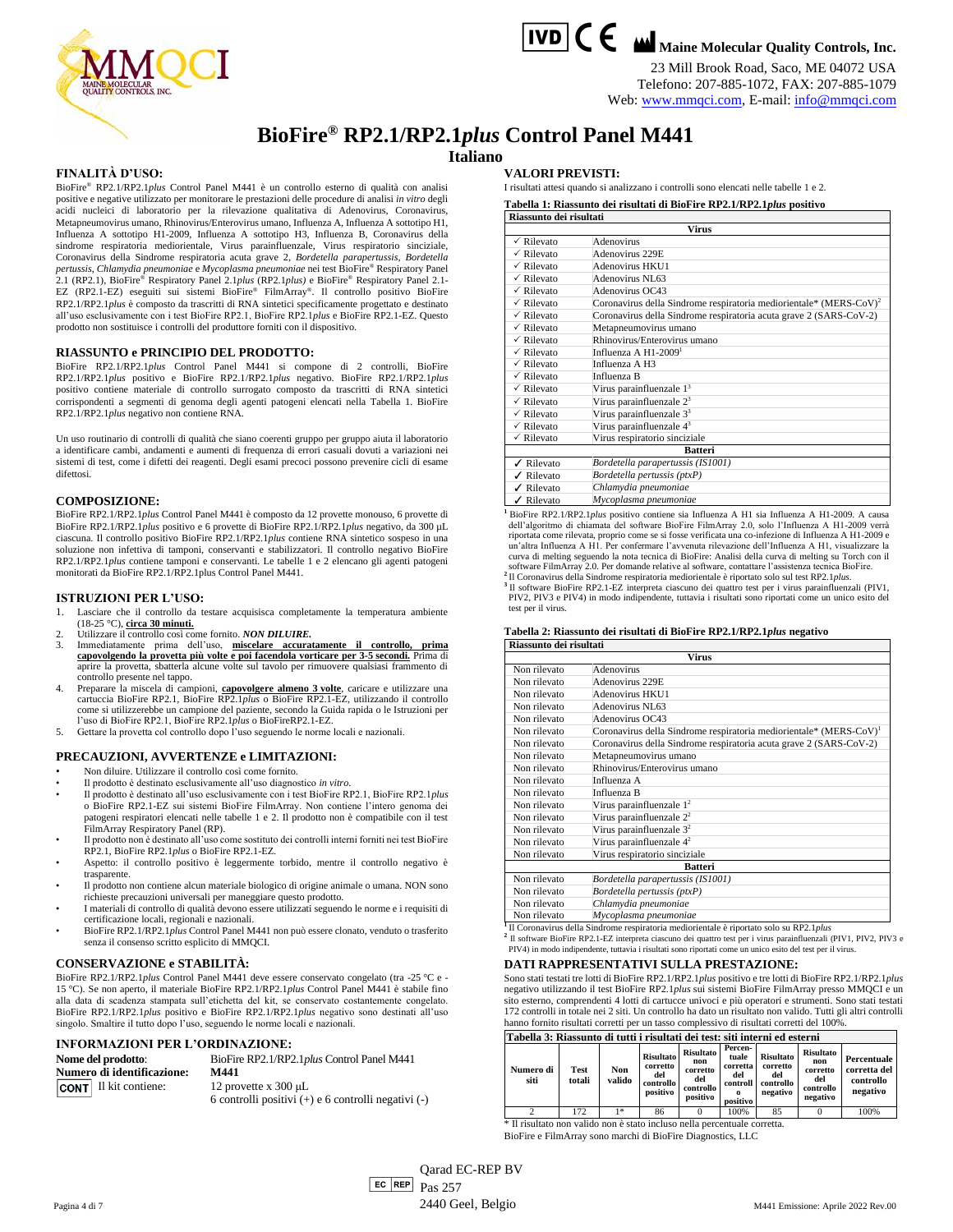

23 Mill Brook Road, Saco, ME 04072 EUA Telefone: 207-885-1072, FAX: 207-885-1079 Website[: www.mmqci.com,](http://www.mmqci.com/) E-mail[: info@mmqci.com](mailto:info@mmqci.com)



# **BioFire® RP2.1/RP2.1***plus* **Control Panel M441**

**Português**

#### **UTILIZAÇÃO PREVISTA:**

O BioFire® RP2.1/RP2.1*plus* Control Panel M441 destina-se a ser utilizado como um controlo de qualidade externo positivo e negativo testado para monitorizar o desempenho dos procedimentos de teste do ácido nucleico *in vitro* em laboratório para a deteção qualitativa de adenovírus, coronavírus, metapneumovírus humano, rinovírus/enterovírus humano, influenza A, subtipo H1 da influenza A, subtipo H1-2009 da influenza A, subtipo H3 da influenza A, influenza B, síndrome respiratória do Médio Oriente por coronavírus, vírus da parainfluenza, vírus sincicial respiratório, síndrome respiratória aguda grave por coronavírus 2, *Bordetella parapertussis, Bordetella pertussis*, *Chlamydia pneumoniae* e *Mycoplasma pneumoniae* nos ensaios BioFire® Respiratory Panel 2.1 (RP2.1), BioFire® Respiratory Panel 2.1*plus* (RP2.1*plus)* e BioFire® Respiratory Panel 2.1-EZ (RP2.1-EZ) realizados nos sistemas BioFire® FilmArray® . O Controlo Positivo do BioFire RP2.1/RP2.1*plus* é composto por transcrições sintéticas de ARN especificamente concebidas e destinadas a serem utilizadas exclusivamente com os ensaios BioFire RP2.1, BioFire RP2.1*plus* e BioFire RP2.1-EZ. Este produto não se destina a substituir os controlos do fabricante fornecidos com o aparelho.

#### **RESUMO e PRINCÍPIO DO PRODUTO:**

O BioFire RP2.1/RP2.1*plus* Control Panel M441 é composto por 2 controlos: o Controlo Positivo do BioFire RP2.1/RP2.1*plus* e o Controlo Negativo do BioFire RP2.1/RP2.1*plus*. O Controlo Positivo do BioFire RP2.1/RP2.1*plus* contém material de controlo de substituição composto por transcrições sintéticas de ARN correspondentes a segmentos de genoma de agentes patogénicos listados na tabela 1. O Controlo Negativo do BioFire RP2.1/RP2.1*plus* não contém ARN.

A utilização regular de controlos de qualidade que são consistentes de lote para lote auxilia o laboratório na identificação de alterações, tendências e da crescente frequência de erros aleatórios causados por variações no sistema de testes, tais como reagentes defeituosos. A pesquisa atempada pode prevenir ensaios mal sucedidos.

#### **COMPOSIÇÃO:**

O BioFire RP2.1/RP2.1*plus* Control Panel M441 é composto por 12 tubos de uso único, 6 tubos de Controlo Positivo do BioFire RP2.1/RP2.1*plus* e 6 tubos de Controlo Negativo do BioFire RP2.1/RP2.1*plus*, de 300 µL cada. O Controlo Positivo do BioFire RP2.1/RP2.1*plus* contém ARN sintético suspenso numa solução não infecciosa de tampões, conservantes e estabilizadores. O Controlo Negativo do BioFire RP2.1/RP2.1*plus* contém tampões e conservantes. As tabelas 1 e 2 listam os agentes patogénicos que são monitorizados pelo BioFire RP2.1/RP2.1plus Control Panel M441.

#### **INSTRUÇÕES DE UTILIZAÇÃO:**

- 1. Deixe o controlo ser testado para chegar completamente à temperatura ambiente (18–25 °C),
- **aproximadamente 30 minutos.** 2. Use o controlo conforme fornecido. *NÃO DILUIR.*
- 3. Imediatamente antes da utilização, **misture bem o controlo, invertendo, primeiro, o tubo várias vezes e agitando-o depois em vórtex durante 3 a 5 segundos.** Antes de abrir o tubo, bata várias vezes levemente com o mesmo na bancada para remover qualquer controlo preso na tampa.
- 4. Prepare a mistura da amostra, **inverta pelo menos 3 vezes**, carregue e execute uma Bolsa de BioFire RP2.1, BioFire RP2.1*plus* ou BioFire RP2.1-EZ, utilizando o controlo como utilizaria uma amostra do paciente, de acordo com Guia de consulta rápida do BioFire RP2.1, BioFire RP2.1*plus* ou do BioFire RP2.1-EZ ou com as Instruções de utilização.
- 5. Descarte o tubo do controlo após a utilização, de acordo com os regulamentos locais e federais da sua zona.

# **PRECAUÇÕES, ADVERTÊNCIAS e LIMITAÇÕES:**

- Não diluir. Use o controlo conforme fornecido.
- Este produto destina-se apenas a uma utilização diagnóstica *in vitro*.
- Este produto destina-se apenas a ser utilizado com os ensaios BioFire RP2.1, BioFire RP2.1*plus* ou BioFire RP2.1-EZ nos sistemas BioFire FilmArray. Não contém todo o genoma dos agentes patogénicos respiratórios enumerados nas tabelas 1 e 2. Este produto não é compatível com o ensaio do FilmArray Respiratory Panel (RP).
- Este produto não se destina a ser utilizado como substituto dos controlos internos fornecidos nos ensaios BioFire RP2.1, BioFire RP2.1*plus* ou BioFire RP2.1-EZ.
- Aspeto: O controlo positivo é ligeiramente turvo e o controlo negativo é transparente. • Este produto não contém qualquer material biológico de origem humana ou animal. Ao manusear este produto NÃO é necessário utilizar as Precauções Universais.
- Devem ser utilizados materiais de controlo de qualidade de acordo com os regulamentos
- locais, estaduais, federais e os requisitos de acreditação. • BioFire RP2.1/RP2.1*plus* Control Panel M441 não pode ser clonado, vendido ou transferido sem o consentimento explícito por escrito da MMQCI.

#### **ARMAZENAMENTO e ESTABILIDADE:**

O BioFire RP2.1/RP2.1*plus* Control Panel M441 deve ser armazenado congelado (–25 °C a – 15 °C). O material do BioFire RP2.1/RP2.1*plus* Control Panel M441 que não tenha sido aberto permanece estável até à data de validade impressa no rótulo do kit quando armazenado congelado de forma consistente. O BioFire RP2.1/RP2.1*plus* Positivo e o BioFire RP2.1/RP2.1*plus* Negativo são para uso único. Descartar após utilização, de acordo com os regulamentos locais e federais onde se encontra.

#### **INFORMAÇÕES PARA ENCOMENDA:**

**Nome do produto**: BioFire RP2.1/RP2.1*plus* Control Panel M441 **Número da Peça: M441** CONT O kit contém: 12 tubos x 300 μL

6 controlos positivos (+) e 6 controlos negativos (–)

**VALORES ESPERADOS:**

Os resultados esperados quando os controlos são analisados estão listados nas tabelas 1 e 2.

**Tabela 1: Resumo dos resultados do BioFire RP2.1/RP2.1***plus* **Positivo Resumo dos resultados**

|                               | <b>Vírus</b>                                                                    |  |  |  |  |  |
|-------------------------------|---------------------------------------------------------------------------------|--|--|--|--|--|
| $\sqrt{}$ Detected            | Adenovírus                                                                      |  |  |  |  |  |
| $\sqrt{}$ Detected            | Adenovírus 229E                                                                 |  |  |  |  |  |
| $\checkmark$ Detected         | Adenovírus HKU1                                                                 |  |  |  |  |  |
| $\sqrt{}$ Detected            | Adenovírus NL63                                                                 |  |  |  |  |  |
| $\sqrt{}$ Detected            | Adenovírus OC43                                                                 |  |  |  |  |  |
| $\sqrt{}$ Detected            | Síndrome respiratória do Médio Oriente por coronavírus* (MERS-CoV) <sup>2</sup> |  |  |  |  |  |
| $\sqrt{}$ Detected            | Síndrome respiratória aguda grave por coronavírus 2 (SARS-CoV-2)                |  |  |  |  |  |
| $\checkmark$ Detected         | Metapneumovírus humano                                                          |  |  |  |  |  |
| $\sqrt{}$ Detected            | Rinovírus/Enterovírus humano                                                    |  |  |  |  |  |
| $\checkmark$ Detected         | Influenza A H1-2009 <sup>1</sup>                                                |  |  |  |  |  |
| $\sqrt{}$ Detected            | Influenza A H3                                                                  |  |  |  |  |  |
| $\sqrt{}$ Detected            | Influenza B                                                                     |  |  |  |  |  |
| $\sqrt{}$ Detected            | Vírus da parainfluenza 1 <sup>3</sup>                                           |  |  |  |  |  |
| $\sqrt{}$ Detected            | Vírus da parainfluenza 2 <sup>3</sup>                                           |  |  |  |  |  |
| $\checkmark$ Detected         | Vírus da parainfluenza 3 <sup>3</sup>                                           |  |  |  |  |  |
| $\checkmark$ Detected         | Vírus da parainfluenza 43                                                       |  |  |  |  |  |
| $\checkmark$ Detected         | Vírus sincicial respiratório                                                    |  |  |  |  |  |
|                               | <b>Bactérias</b>                                                                |  |  |  |  |  |
| $\sqrt{}$ Detected            | Bordetella parapertussis (IS1001)                                               |  |  |  |  |  |
| $\sqrt{\phantom{a}}$ Detected | Bordetella pertussis (ptxP)                                                     |  |  |  |  |  |
| Detected<br>✓                 | Chlamydia pneumoniae                                                            |  |  |  |  |  |
| Detected                      | Mycoplasma pneumoniae                                                           |  |  |  |  |  |

<sup>1</sup>O BioFire RP2.1/RP2.1*plus* Positivo contém a influenza A H1 e a influenza A H1-2009. Devido ao algoritmo de chamada do Software BioFire FilmArray 2.0, apenas a influenza A H1-2009 aparecerá como «Detected» (Detetado), tal como se tivesse ocorrido uma coinfeção de influenza A H1-2009 e de outra influenza A H1. Para confirmar a deteção bem-sucedida da influenza A H1, veja a curva de fusão seguindo a Nota técnica da BioFire: Análise da curva de fusão da tocha com software FilmArray 2.0. Para questões relacionadas com o software, contacte o Apoio técnico da BioFire.

a<br>A síndrome respiratória do Médio Oriente por coronavírus só aparece no ensaio RP2.1 plus.<br><sup>3</sup> O software BioFire RP2.1-EZ interpreta cada um dos quatro ensaios para vírus da parainfluenza (PIV1, PIV2, PIV3 e

PIV4) de forma independente, no entanto, os resultados aparecem como um único resultado de teste para o vírus.

| Tabela 2: Resumo dos resultados do BioFire RP2.1/RP2.1plus Negativo |  |
|---------------------------------------------------------------------|--|
| Resumo dos resultados                                               |  |

| Vírus                                                             |                                                                                                             |  |  |  |
|-------------------------------------------------------------------|-------------------------------------------------------------------------------------------------------------|--|--|--|
| Not Detected (Não detetado) Adenovírus                            |                                                                                                             |  |  |  |
| Not Detected (Não detetado) Adenovírus 229E                       |                                                                                                             |  |  |  |
| Not Detected (Não detetado) Adenovírus HKU1                       |                                                                                                             |  |  |  |
| Not Detected (Não detetado) Adenovírus NL63                       |                                                                                                             |  |  |  |
| Not Detected (Não detetado) Adenovírus OC43                       |                                                                                                             |  |  |  |
|                                                                   | Not Detected (Não detetado) Síndrome respiratória do Médio Oriente por coronavírus *(MERS-CoV) <sup>1</sup> |  |  |  |
|                                                                   | Not Detected (Não detetado) Síndrome respiratória aguda grave por coronavírus 2 (SARS-CoV-2)                |  |  |  |
| Not Detected (Não detetado) Metapneumovírus humano                |                                                                                                             |  |  |  |
|                                                                   | Not Detected (Não detetado) Rinovírus/Enterovírus humano                                                    |  |  |  |
| Not Detected (Não detetado) Influenza A                           |                                                                                                             |  |  |  |
| Not Detected (Não detetado) Influenza B                           |                                                                                                             |  |  |  |
| Not Detected (Não detetado) Vírus da parainfluenza 1 <sup>2</sup> |                                                                                                             |  |  |  |
| Not Detected (Não detetado) Vírus da parainfluenza 2 <sup>2</sup> |                                                                                                             |  |  |  |
| Not Detected (Não detetado) Vírus da parainfluenza 3 <sup>2</sup> |                                                                                                             |  |  |  |
| Not Detected (Não detetado) Vírus da parainfluenza 4 <sup>2</sup> |                                                                                                             |  |  |  |
| Not Detected (Não detetado) Vírus sincicial respiratório          |                                                                                                             |  |  |  |
| <b>Bactérias</b>                                                  |                                                                                                             |  |  |  |
|                                                                   | Not Detected (Não detetado) Bordetella parapertussis (IS1001)                                               |  |  |  |
| Not Detected (Não detetado) Bordetella pertussis (ptxP)           |                                                                                                             |  |  |  |
| Not Detected (Não detetado) Chlamydia pneumoniae                  |                                                                                                             |  |  |  |
| Not Detected (Não detetado) Mycoplasma pneumoniae                 |                                                                                                             |  |  |  |

**<sup>1</sup>**A síndrome respiratória do Médio Oriente por coronavírus só aparece no RP2.1*plus* **<sup>2</sup>** O software BioFire RP2.1-EZ interpreta cada um dos quatro ensaios para vírus da parainfluenza (PIV1, PIV2, PIV3 e PIV4) de forma independente, no entanto, os resultados aparecem como um único resultado de teste para o vírus.

#### **DADOS DE DESEMPENHO REPRESENTATIVOS:**

Três lotes de BioFire RP2.1/RP2.1*plus* Positivo e 3 lotes de BioFire RP2.1/RP2.1*plus* Negativo foram testados utilizando o ensaio BioFire RP2.1*plus* nos sistemas BioFire FilmArray na MMQCI e num local externo, incorporando 4 lotes de bolsa única, múltiplos operadores e instrumentos. Foi testado um total de 172 controlos nos 2 locais. Um controlo deu um resultado inválido. Todos os outros controlos produziram resultados corretos, obtendo-se uma taxa global de resultados corretos de 100%.

| Tabela 3: Resumo dos resultados de todos os testes: Locais internos e externos |                    |          |                                                           |                                                          |                                                        |                                         |                                                                      |                                                   |
|--------------------------------------------------------------------------------|--------------------|----------|-----------------------------------------------------------|----------------------------------------------------------|--------------------------------------------------------|-----------------------------------------|----------------------------------------------------------------------|---------------------------------------------------|
| Número de<br>locais                                                            | Total de<br>testes | Inválido | <b>Resultado</b><br>de<br>controlo<br>positivo<br>correto | <b>Resultado</b><br>de controlo<br>positivo<br>incorreto | Percen-<br>tagem de<br>controlo<br>positivo<br>correto | <b>Resultado</b><br>negativo<br>correto | <b>Resultado</b><br>de controlo de controlo<br>negativo<br>incorreto | Percentagem<br>de controlo<br>negativo<br>correto |
|                                                                                | 172                | $1*$     | 86                                                        |                                                          | 100%                                                   | 85                                      |                                                                      | 100%                                              |

\*O resultado inválido não foi incluído na percentagem de corretos. BioFire e FilmArray são marcas comerciais da BioFire Diagnostics, LLC

Página 5 de 7 **EC REP** Qarad EC-REP BV  $\boxed{\text{ec}$  REP  $\boxed{\text{Pa}}$  257 2440 Geel, Bélgica M441 Edição: Abril 2022 Rev.00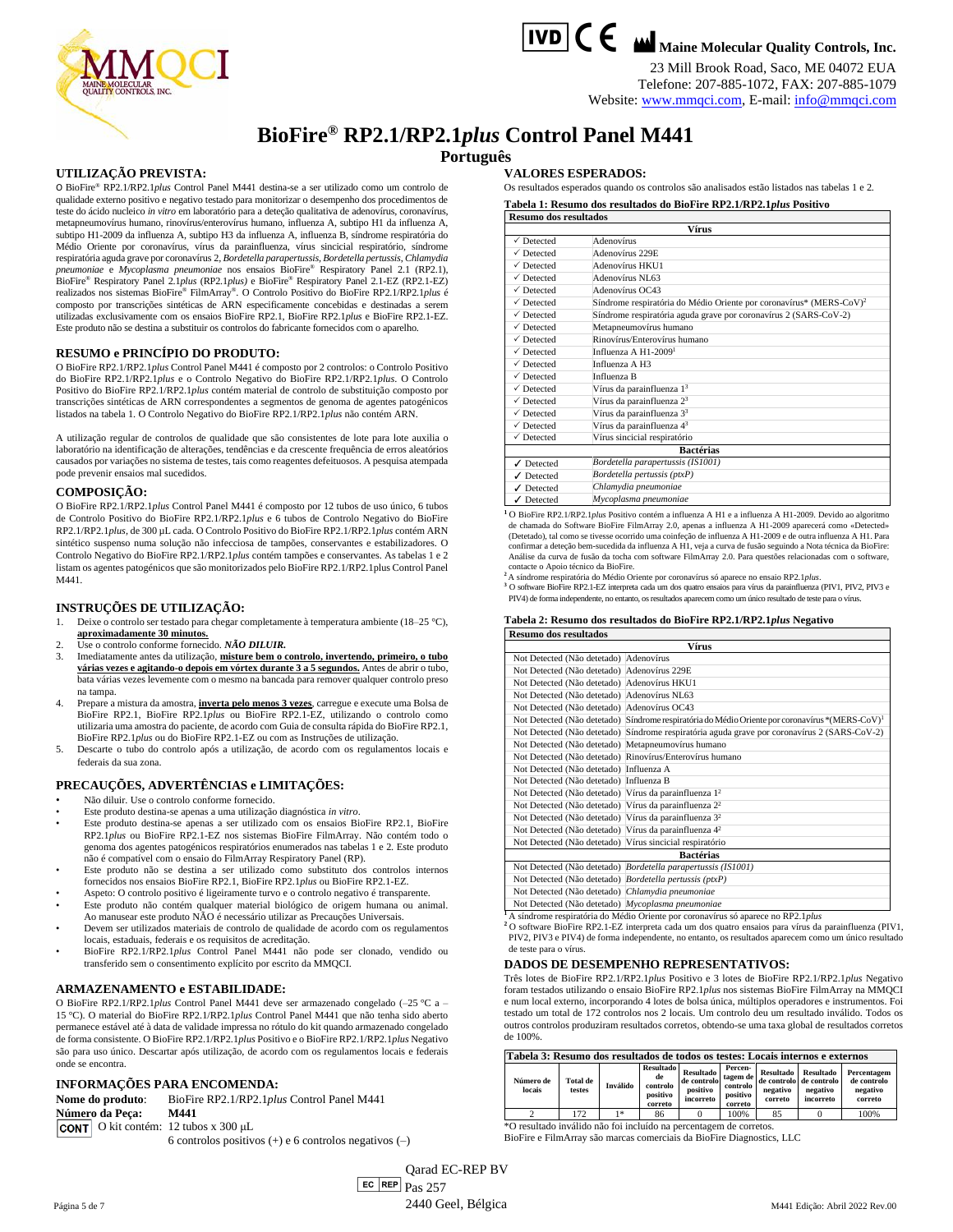



**TVD C C M** Maine Molecular Quality Controls, Inc.

23 Mill Brook Road, Saco, ME 04072 EE. UU. Teléfono: 207-885-1072, Fax: 207-885-1079

Web [www.mmqci.com,](http://www.mmqci.com/) Correo electrónic[o info@mmqci.com](mailto:info@mmqci.com)

# **BioFire® RP2.1/RP2.1***plus* **Control Panel M441**

**Español**

#### **USO PREVISTO:**

BioFire® RP2.1/RP2.1*plus* Control Panel M441 está indicado para su uso como control de calidad analítico externo positivo y negativo para supervisar el rendimiento de los procedimientos de análisis en laboratorio con ácidos nucleicos *in vitro* para la detección cualitativa de adenovirus, coronavirus, metapneumovirus humano, rinovirus/enterovirus humano, influenza A, influenza A subtipo H1, influenza A subtipo H1-2009, influenza A subtipo H3, influenza B, coronavirus del síndrome respiratorio de Oriente Medio, virus parainfluenza, virus respiratorio sincicial, coronavirus tipo 2 del síndrome respiratorio agudo grave, *Bordetella parapertussis, Bordetella pertussis*, *Chlamydia pneumoniae* y *Mycoplasma pneumoniae* en los análisis BioFire® Respiratory Panel 2.1 (RP2.1), BioFire® Respiratory Panel 2.1*plus* (RP2.1*plus)* y BioFire® Respiratory Panel 2.1-EZ (RP2.1-EZ) realizados en los sistemas BioFire® FilmArray® . BioFire RP2.1/RP2.1*plus* Positive control está compuesto por transcritos de ARN sintéticos diseñados específicamente para utilizarse únicamente con análisis BioFire RP2.1, BioFire RP2.1*plus* y BioFire RP2.1-EZ. *Este producto no pretende sustituir los controles del fabricante suministrados con el dispositivo.*

#### **RESUMEN y PRINCIPIOS DEL PRODUCTO:**

BioFire RP2.1/RP2.1*plus* Control Panel M441 está compuesto por 2 controles, BioFire RP2.1/RP2.1*plus* Positive y BioFire RP2.1/RP2.1*plus* Negative. BioFire RP2.1/RP2.1*plus* Positive contiene material de control indirecto compuesto por transcritos de ARN sintético correspondientes a segmentos del genoma de los patógenos que se enumeran en la Tabla 1. BioFire RP2.1/RP2.1*plus* Negative no contiene ARN.

El uso rutinario de controles de calidad, constantes entre un lote y otro ayuda al laboratorio a identificar cambios, tendencias y mayor frecuencia de errores aleatorios causados por variaciones en el sistema de pruebas, como por ejemplo, reactivos con fallos. La investigación temprana puede prevenir ensayos fallidos.

#### **COMPOSICIÓN:**

BioFire RP2.1/RP2.1*plus* Control Panel M441 se compone de 12 tubos de un solo uso, 6 tubos de BioFire RP2.1/RP2.1*plus* Positive y 6 tubos de BioFire RP2.1/RP2.1*plus* Negative, de 300 µL cada uno. El control BioFire RP2.1/RP2.1*plus* Positive contiene ARN sintético suspendido en una solución no infecciosa de tampones, conservantes y estabilizadores. El control BioFire RP2.1/RP2.1*plus* Negative contiene tampones y conservantes. Las Tablas 1 y 2 enumeran los patógenos supervisados por BioFire RP2.1/RP2.1plus Control Panel M441.

#### **INSTRUCCIONES DE USO:**

1. Espere a que el control que se va a analizar alcance debidamente la temperatura ambiente

- (18 °C a 25 °C), **unos 30 minutos.** 2. Utilice el control tal como se suministra. *NO DILUIR.*
- 
- 3. Inmediatamente antes de usarlo, **mezcle bien el control, primero invirtiendo el tubo varias veces y luego agitándolo en vórtex entre 3 y 5 segundos.** Antes de abrirlo, golpee suavemente el tubo varias veces sobre la mesa para liberar cualquier resto de control que haya quedado atrapado en el tapón.
- 4. Prepare la mezcla de muestras, **inviértala al menos 3 veces**, cargue y procese un cartucho BioFire RP2.1, BioFire RP2.1*plus* o BioFire RP2.1-EZ, utilizando el control como si se tratara de una muestra de paciente, de acuerdo con la guía rápida o las instrucciones de uso de BioFire RP2.1, BioFire RP2.1*plus* o BioFire RP2.1-EZ
- 5. Deseche el tubo de control después de utilizarlo según las normas locales.

## **PRECAUCIONES, ADVERTENCIAS y LIMITACIONES:**

- No diluir. Utilice el control tal como se suministra.
- El uso previsto de este producto es únicamente para diagnóstico *in vitro*.
- Este producto solo se puede utilizar con los análisis BioFire RP2.1, BioFire RP2.1*plus* o BioFire RP2.1-EZ en los sistemas BioFire FilmArray. No contiene el genoma completo de los agentes patógenos respiratorios que figuran en las Tablas 1 y 2. Este producto no es<br>compatible con el análisis FilmArray Respiratory Panel (RP).<br>Este producto no sustituye los controles internos proporcionados en los
- RP2.1, BioFire RP2.1*plus* o BioFire RP2.1-EZ.
- Aspecto: El control positivo es ligeramente turbio y el control negativo es claro.
- Este producto no contiene ningún material biológico de origen humano ni animal. No se necesita seguir normas de bioseguridad al manipular este producto.
- Los materiales de control de calidad deben utilizarse de acuerdo con la normativa local, estatal y federal y con los requisitos de acreditación.
- BioFire RP2.1/RP2.1*plus* Control Panel M441 no se puede clonar, vender ni transferir sin el consentimiento explícito y por escrito de MMQCI.

# **ALMACENAMIENTO y ESTABILIDAD:**

BioFire RP2.1/RP2.1*plus* Control Panel M441 debe almacenarse congelado (de -25 °C a -15 °C). El material de BioFire RP2.1/RP2.1*plus* Control Panel M441 sin abrir es estable hasta la fecha de vencimiento impresa en la etiqueta del kit si se almacena congelado de forma ininterrumpida. BioFire RP2.1/RP2.1*plus* Positive y BioFire RP2.1/RP2.1*plus* Negative son para un solo uso. Después de su uso, deben desecharse según las normas locales y federales.

# **INFORMACIÓN PARA PEDIDOS:**

|  |  |  |  | Nombre del producto: |
|--|--|--|--|----------------------|
|--|--|--|--|----------------------|

**Número de pieza: M441** El kit incluye lo siguiente: 12 tubos x 300 µL

Control Panel M441 6 controles positivos (+) y 6 controles negativos (–)

**Nombre del producto**: BioFire RP2.1/RP2.1*plus*

#### **VALORES ESPERADOS:**

Las Tablas 1 y 2 recogen los resultados esperados cuando se analizan los controles. **Tabla 1: Resumen de resultados de BioFire RP2.1/RP2.1***plus* **Positive**

| <b>Resumen de resultados</b>   |                                                                                 |  |  |  |
|--------------------------------|---------------------------------------------------------------------------------|--|--|--|
|                                | <b>Virus</b>                                                                    |  |  |  |
| $\sqrt{\phantom{a}}$ Detectado | Adenovirus                                                                      |  |  |  |
| $\sqrt{\phantom{a}}$ Detectado | Adenovirus 229E                                                                 |  |  |  |
| $\sqrt{\phantom{a}}$ Detectado | Adenovirus HKU1                                                                 |  |  |  |
| $\sqrt{\phantom{a}}$ Detectado | Adenovirus NL63                                                                 |  |  |  |
| $\sqrt{\phantom{a}}$ Detectado | Adenovirus OC43                                                                 |  |  |  |
| $\sqrt{}$ Detectado            | Coronavirus del síndrome respiratorio de Oriente Medio* (MERS-CoV) <sup>2</sup> |  |  |  |
| $\sqrt{\phantom{a}}$ Detectado | Coronavirus tipo 2 del síndrome respiratorio agudo grave (SARS-Cov-2)           |  |  |  |
| $\sqrt{}$ Detectado            | Metaneumovirus humano                                                           |  |  |  |
| $\sqrt{}$ Detectado            | Rinovirus/enterovirus humano                                                    |  |  |  |
| $\sqrt{}$ Detectado            | Gripe A $H1-20091$                                                              |  |  |  |
| $\sqrt{}$ Detectado            | Influenza A H3                                                                  |  |  |  |
| $\sqrt{}$ Detectado            | Influenza B                                                                     |  |  |  |
| $\sqrt{\phantom{a}}$ Detectado | Virus parainfluenza 1 <sup>3</sup>                                              |  |  |  |
| $\sqrt{}$ Detectado            | Virus parainfluenza $23$                                                        |  |  |  |
| $\sqrt{\phantom{a}}$ Detectado | Virus parainfluenza 3 <sup>3</sup>                                              |  |  |  |
| $\sqrt{\phantom{a}}$ Detectado | Virus parainfluenza 4 <sup>3</sup>                                              |  |  |  |
| $\sqrt{}$ Detectado            | Virus respiratorio sincicial                                                    |  |  |  |
|                                | <b>Bacterias</b>                                                                |  |  |  |
| $\sqrt{\phantom{a}}$ Detectada | Bordetella parapertussis (IS1001)                                               |  |  |  |
| $\sqrt{\phantom{a}}$ Detectada | Bordetella pertussis (ptxP)                                                     |  |  |  |
| ✔ Detectada                    | Chlamydia pneumoniae                                                            |  |  |  |
|                                |                                                                                 |  |  |  |

✓ Detectada *Mycoplasma pneumoniae*

**<sup>1</sup>**BioFire RP2.1/RP2.1*plus* Positive contiene tanto Influenza A H1 como Influenza A H1-2009. Debido al algoritmo de resultados del software BioFire FilmArray 2.0, solo se indicará como Detectado el virus de la<br>Influenza A H1-2009, i gual que si se hubiera producido una co-infección de Influenza A H1-2009 y otra<br>Influenza A tras consultar la Nota Técnica de BioFire:Análisis de las curvas de fusión Torch con el software FilmArray 2.0.Si tiene preguntas relacionadas con el software, póngase en contacto con el servicio técnico de BioFire. **<sup>2</sup>**El coronavirus del síndrome respiratorio de Oriente Medio se notifica solo en el análisis RP2.1*plus*.

<sup>3</sup> El software BioFire RP2.1-EZ interpreta cada uno de los cuatro análisis para los virus parainfluenza (PIV1, PIV1, PIV1, per los contratorios de la primeira del primeira de la primeira de la primeira de la primeira de l

#### **Tabla 2: Resumen de resultados de BioFire RP2.1/RP2.1***plus* **Negative**

| <b>Resumen de resultados</b> |                                                                                 |  |  |  |  |  |
|------------------------------|---------------------------------------------------------------------------------|--|--|--|--|--|
|                              | <b>Virus</b>                                                                    |  |  |  |  |  |
| No detectado                 | Adenovirus                                                                      |  |  |  |  |  |
| No detectado                 | Adenovirus 229E                                                                 |  |  |  |  |  |
| No detectado                 | Adenovirus HKU1                                                                 |  |  |  |  |  |
| No detectado                 | Adenovirus NL63                                                                 |  |  |  |  |  |
| No detectado                 | Adenovirus OC43                                                                 |  |  |  |  |  |
| No detectado                 | Coronavirus del síndrome respiratorio de Oriente Medio* (MERS-CoV) <sup>1</sup> |  |  |  |  |  |
| No detectado                 | Coronavirus tipo 2 del síndrome respiratorio agudo grave (SARS-Cov-2)           |  |  |  |  |  |
| No detectado                 | Metapneumovirus humano                                                          |  |  |  |  |  |
| No detectado                 | Rinovirus/enterovirus humano                                                    |  |  |  |  |  |
| No detectado                 | Influenza A                                                                     |  |  |  |  |  |
| No detectado                 | Influenza B                                                                     |  |  |  |  |  |
| No detectado                 | Virus parainfluenza $12$                                                        |  |  |  |  |  |
| No detectado                 | Virus parainfluenza 2 <sup>2</sup>                                              |  |  |  |  |  |
| No detectado                 | Virus parainfluenza $3^2$                                                       |  |  |  |  |  |
| No detectado                 | Virus parainfluenza $4^2$                                                       |  |  |  |  |  |
| No detectado                 | Virus respiratorio sincicial                                                    |  |  |  |  |  |
| <b>Bacterias</b>             |                                                                                 |  |  |  |  |  |
| No detectada                 | Bordetella parapertussis (IS1001)                                               |  |  |  |  |  |
| No detectada                 | Bordetella pertussis (ptxP)                                                     |  |  |  |  |  |
| No detectada                 | Chlamydia pneumoniae                                                            |  |  |  |  |  |
| No detectada                 | Mycoplasma pneumoniae                                                           |  |  |  |  |  |
| El coronavirus del           | síndrome respiratorio de Oriente Medios se notifica solo en RP2 1 plus          |  |  |  |  |  |

<sup>1</sup> El coronavirus del síndrome respiratorio de Oriente Medios se notifica solo en RP2.1*plus.*<br><sup>1</sup> El software BioFire RP2.1-EZ interpreta cada uno de los cuatro análisis para los virus parainfluenza (PIV1,<br>PIV2, PIV3 y P de la prueba para el virus.

#### **DATOS DE RENDIMIENTO REPRESENTATIVOS:**

Se analizaron tres lotes de BioFire RP2.1/RP2.1*plus* Positive y tres lotes de BioFire RP2.1/RP2.1*plus* Negative utilizando el análisis BioFire RP2.1*plus* en sistemas BioFire FilmArray en MMQCI y un centro externo, incorporando 4 lotes únicos de cartuchos y múltiples operadores e instrumentos. En total, se analizaron 172 controles en los dos centros. Un control ofreció un resultado no válido. Todos los demás controles ofrecieron resultados correctos, lo que arroja una tasa global de resultados correctos del 100 %.

#### **Tabla 3: Resumen de todos los resultados de las pruebas: Centros internos y externos**

| TROM OF INCOMING WE WAVE IGO I COMMUNE OF INFORMER COMMUNITION TENGTHOD I VANDING |                     |           |                                                         |                                                           |                                                             |                                                         |                                                           |                                                     |
|-----------------------------------------------------------------------------------|---------------------|-----------|---------------------------------------------------------|-----------------------------------------------------------|-------------------------------------------------------------|---------------------------------------------------------|-----------------------------------------------------------|-----------------------------------------------------|
| Número de<br>centros                                                              | Total de<br>pruebas | No válido | <b>Resultado</b><br>correcto del<br>control<br>positivo | <b>Resultado</b><br>incorrecto<br>del control<br>positivo | Porcen-<br>taie de<br>corrección<br>del control<br>positivo | <b>Resultado</b><br>correcto del<br>control<br>negativo | <b>Resultado</b><br>incorrecto<br>del control<br>negativo | Porcentaie de<br>corrección del<br>control negativo |
|                                                                                   | 72                  | $1*$      | 86                                                      |                                                           | 100 %                                                       | 85                                                      |                                                           | 100 %                                               |

\* El resultado no válido no se incluyó en el porcentaje de corrección. BioFire y FilmArray son marcas comerciales de BioFire Diagnostics, LLC

 $P$ ágina 6 de 7 Qarad EC-REP BV  $\boxed{\mathsf{ec}}$  REP  $\boxed{\mathsf{Pa}}$ s 257